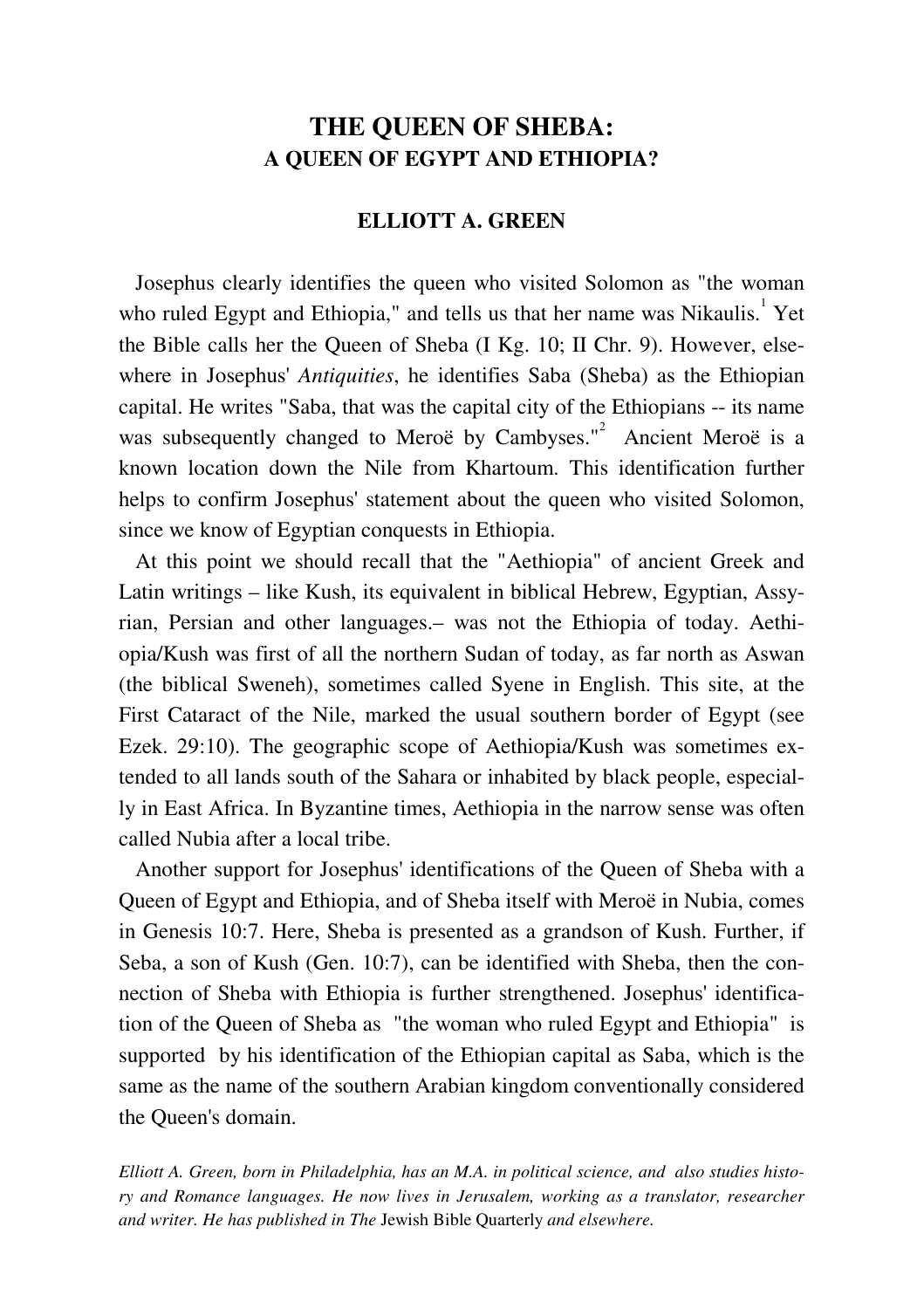All this notwithstanding, it has long been commonplace in biblical studies – and still is – to identify the Queen of Sheba whose visit to King Solomon is described in the Bible as the Queen of Saba in southern Arabia, an identification that was already common in the early 18th century when the works of Josephus were translated into English. His information about the Queen is usually simply ignored, even by those who choose to accept his statements as authoritative on most other subjects. The author of the article on "Sheba" in the respected Hebrew-language *Entsiklopedya Miqra'it* [*Biblical Encyclopedia*] seems unaware of Josephus' mention of Saba, or perhaps considered it unimportant.

 Modern scholars often totally overlook what Josephus reported on the identity of the Queen and the location of Sheba. The identification of Sheba with the Arabian Saba is accepted by both biblical scholars and Arabists, as well as by archeologists who worked in southern Arabia. They typically assert that the Queen came from the Arabian Saba, although she is depicted in the Bible as a wealthy and important monarch, and it should be obvious that one cannot compare the Arabian Saba to Egypt in wealth or importance.

Yet the identification of an Arabian Saba has its supporting arguments too.

 1. Sheba is presented in two places in Genesis as a descendant of Shem and within an Arabian context (10:28, 25:3; see also I Chr. 1:22, 1:32).

 2. There was no reigning queen in Egypt at the time of Solomon's reign (ca. 965-925), according to the conventional dating of Egyptian history.

 3. The Quran (Sura 27:22-44) narrates a tale of a Queen of Saba who visited Solomon; Arab-Muslim tradition identifies her with a "Bilkis" or "Balkis" who was supposedly the Queen of Saba in southern Arabia.

 4. The Arabian Saba, a country rather than a city, was important in the overland trade across Arabia of goods from southern Arabia and from India. Solomon, too, was involved in trade in the general direction of southern Arabia and the Indian Ocean (I Kg. 9:26-28, 10:11; II Chr. 8:17-18, 9:10). If Solomon's "Tarshish fleet" sailed for Indian Ocean shores, as some believe, rather than the Western Mediterranean, then we would also cite I Kings 10:22 and II Chronicles 9:21. Some think that the Queen's trip was meant to deal with commercial issues.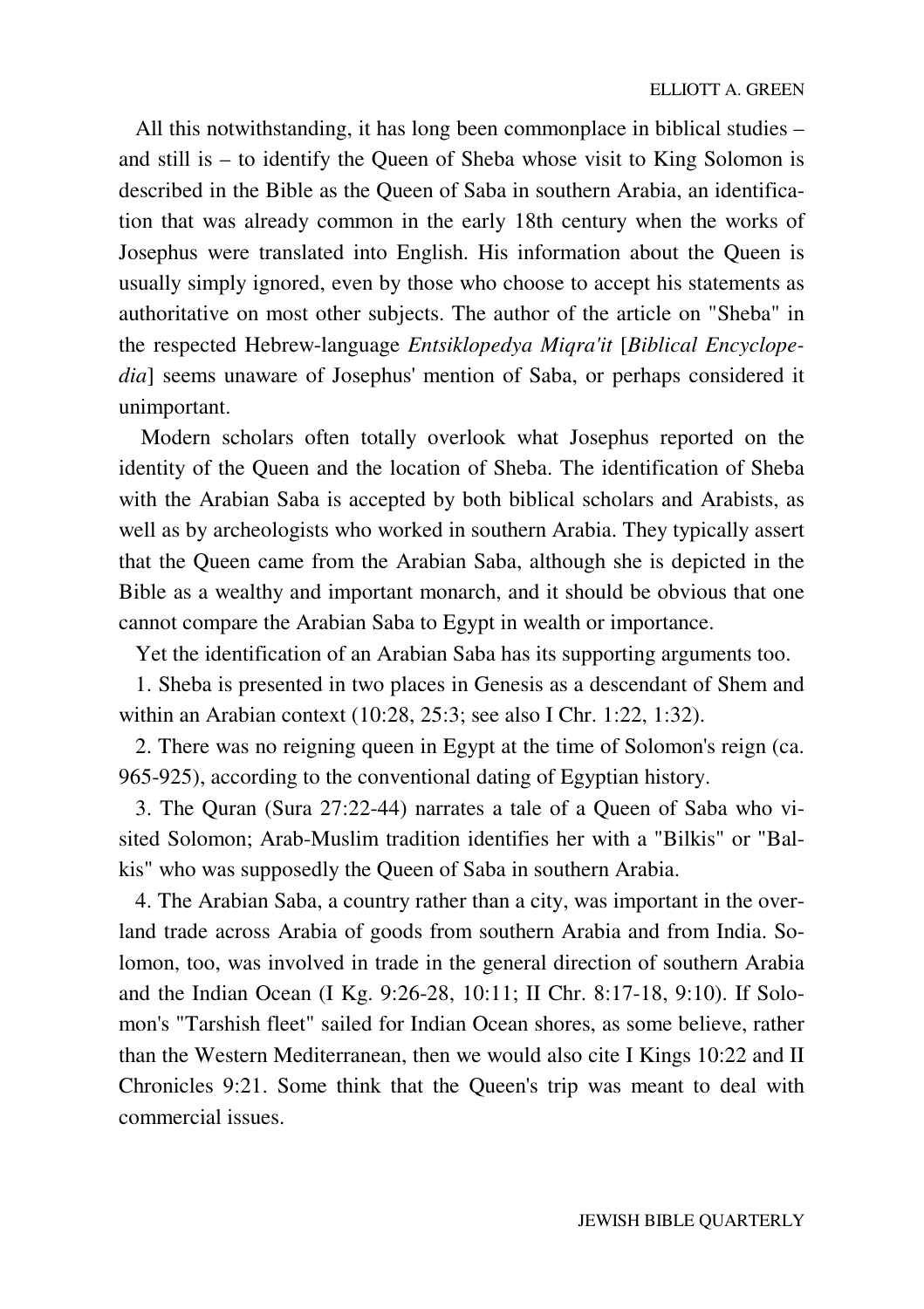Now the issue of an Arabian Saba versus an Ethiopian (Nubian) Saba cannot be resolved in a brief article. But let us consider some of the arguments for and against an Arabian Saba.

 1. The family tree of Sheba in Genesis in an Arabian context is offset by the family tree in an Ethiopian setting. (There are two lines of descent shown in an Arabian context, but these are quite similar.) Why should one lineage be considered more reliable than the other?

 2. The Seba (or S'ba) who appears in Genesis 10:7 as a son of Kush turns up in Isaiah 43:3 and 45:14 in settings together with Egypt and Kush. In the New Jewish Publication Society version, the text of Isaiah, unlike that of Genesis, renders this Seba as Saba (in the form of Sabaites in Isaiah 45:14). Now Seba and Saba are close enough to Sheba to justify seeing them as extremely closely related, if not as one. Saba is of course the name of the Arabian country conventionally identified with Sheba, and it is also the name of the Ethiopian capital city as given by Josephus, who wrote in Greek. In the genealogies of Genesis, Seba only appears as a son of Kush. Seba turns up again in Psalms 72:10 in a context with Sheba.

 3. A tradition recorded in the classic Ethiopian chronicle *Kebra Nagast* [*Glory of Kings*] tells of the Queen of Sheba as an Ethiopian queen named Makeda, whose child by Solomon became the ancestor of Ethiopian dynasties. This is why the royal epithet of modern Ethiopian emperors was Lion of Judah. Why should the Arab tradition of Bilkis be accepted as factual over the Ethiopian tradition?

 4. Not even the Quran gives a firm identification of the realm of Sheba as an Arabian place. Indeed, it describes the people of Sheba as sun-worshippers (Sura 27:24). Sun-worship was known in Egypt. In particular, Akhenaten, a Pharaoh of the XVIIIth Dynasty, was a sun-worshipper. On the other hand, archeologists have excavated a temple to the moon at Marib, the Sabaean capital in southern Arabia. To be sure, the names of several other deities – including a sun god – have been found in inscriptions in the Saba area, but there is no reported indication that any one of them, including the sun deity, was the principal deity of the Sabaean kingdom, let alone the sole deity.<sup>3</sup>

 More significant, perhaps, is that the Quran's account of the Queen of Sheba is in fact a retelling of tales about her given in the Jewish Midrash with the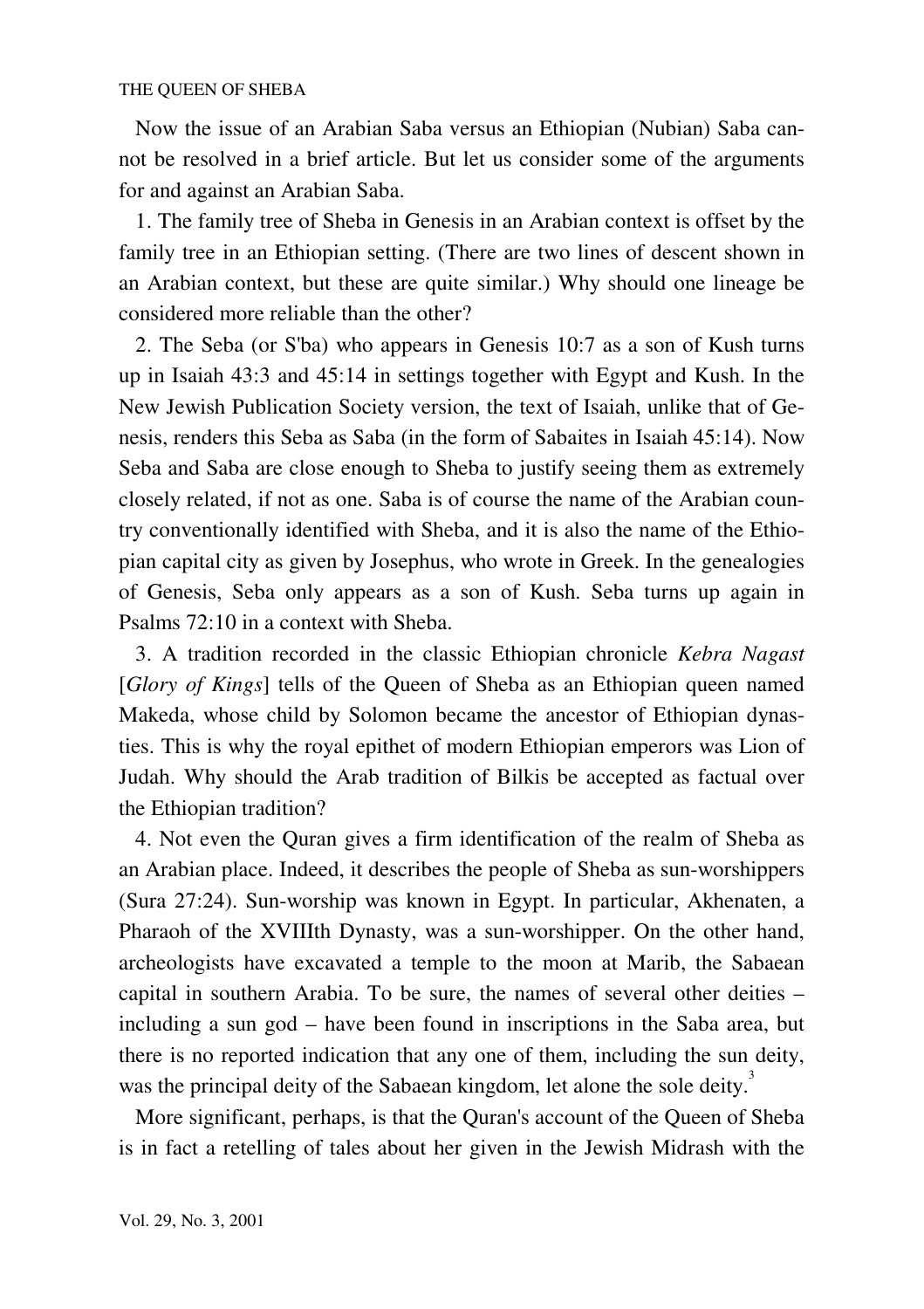addition of Muslim coloring and modification of some details. Thus, the Quran's account of the Queen is not independent and relies on Jewish sources.<sup>4</sup>

 The Arab-Muslim tradition (outside the Quran and in commentary on the Quran) about Solomon and the Queen of Sheba also depends on Jewish *aggadah*, although less so. Here the story line is drastically changed to have Solomon traveling in Yemen, where he learns of the Queen's existence and summons her. Many less central details have been added too, such as the indication of Sheba's (= Saba's) location in southern Arabia and the name Bilkis for the Queen. This is the sole ancient source for these two items.<sup>5</sup>

 The abundant inscriptions found in the area of Saba and its capital Marib do not mention a Queen Bilkis nor any voyage by a queen to Solomon, although other monarchs are mentioned by name. Various scholars have seen the name Bilkis as: (a) a modification of the name Nikaulis supplied by Josephus;  $\circ$  or (b) a modification of the Hebrew word *pilegesh* meaning concubine;<sup>7</sup> or (c) a modification of the Greek word *pallakis*. Bilkis is not a known name in Semitic languages.<sup>8</sup>

 5. There are several mentions of Sheba in the Bible and in Assyrian records that cannot be linked to a Sheba in southern Arabia.

 6. There may also have been a possible racial prejudice against Blacks on the part of some scholars who could not conceive -- or did not wish to conceive - of Blacks acting as benevolent rulers and as taking part in the progress of ancient civilization. Such a prejudice should, of course, be unacceptable in scholarship.

#### **CONCLUSION**

 Josephus is considered generally reliable and accurate in reporting what was known to him or passed down to him by tradition, unless a personal motive got in the way, as with his own role in the Jewish-Roman war. Since there is no such motive in this case, and Josephus is so specific about identifying the queen who came to Solomon with the woman who ruled Egypt and Ethiopia (Kush), it does not seem reasonable to doubt him, especially given the other evidence.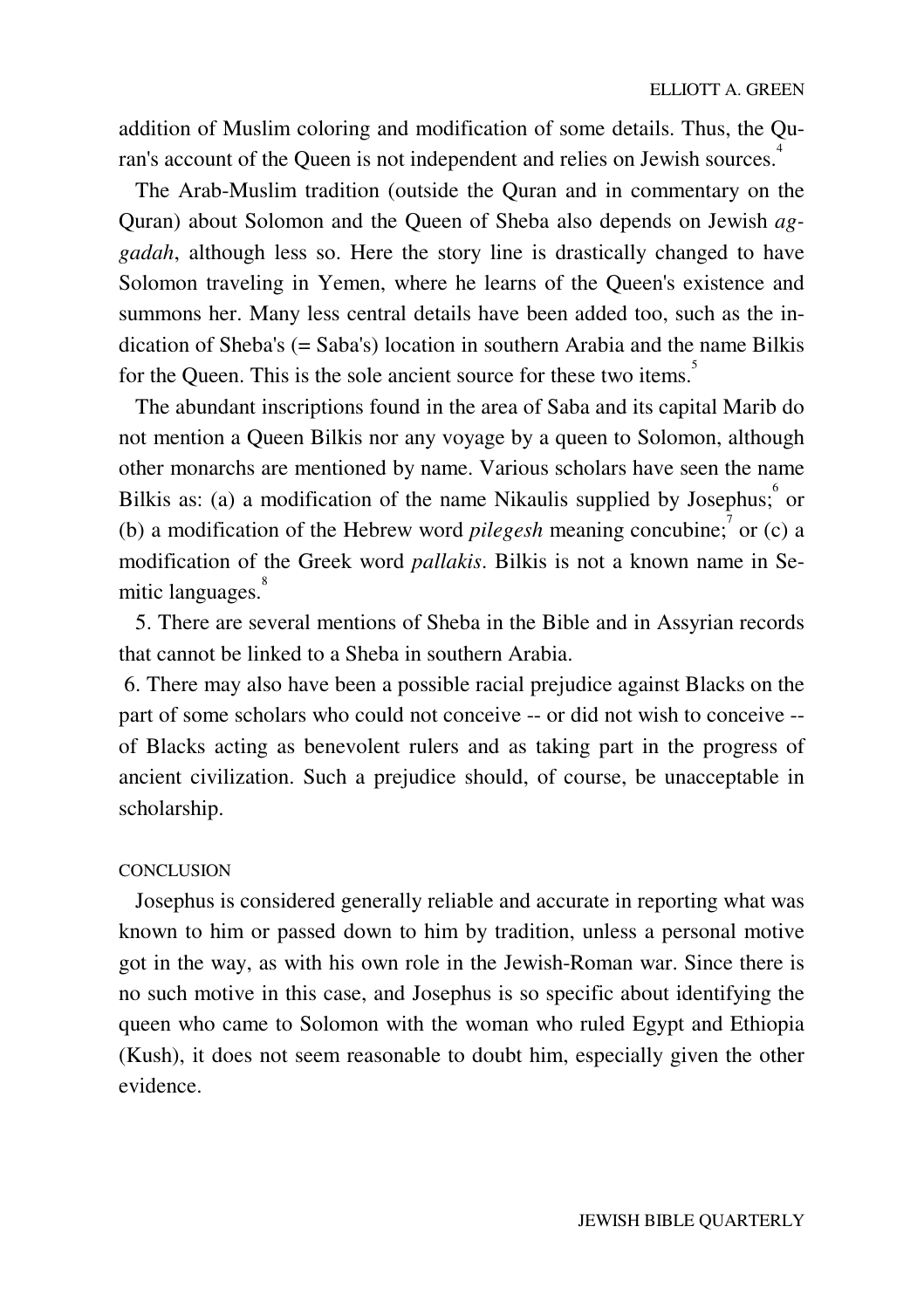#### THE QUEEN OF SHEBA

#### **NOTES**

1. Josephus Flavius, *Antiquities of the Jews*, 8:6:2,8:6:5. I am translating from Abraham Schalit's very scholarly Hebrew translation (Jerusalem, 1967), rather than use Whiston's circa 1700 English or the more up-to-date and improved English of Marcus and Thackeray.

2. Josephus, 2:10:2. Abraham Schalit, the translator of Josephus into Hebrew, renders the Greek form "Saba" in this place as "Sheba" in Hebrew.

3. Archeological information about the Arabian Saba and its capital Marib is found under "Sheba" in *Biblical Encyclopedia* (Hebrew); and in *Lexicon Biblicum* [*Leksikon Miqra'I*] (Hebrew).

4. See Louis Ginzberg, *Legends of the Jews* (Philadelphia: JPS, 1928) vol. IV.

5. For Arab tales in quranic commentary, see H.N. Bialik, *Me'Agadot haMelekh Shlomo* (Tel Aviv 1973) p. 85ff.

6. H.Z. Hirschberg suggests that the Arabs modeled the name Bilkis on Nikaulis, the queen's name according to Josephus (*Antiq*. 8:6:2). See, "Queen of Sheba" in *Encyclopedia Judaica*, vol. 13, p. 1424, and *Biblical Encyclopedia*, p. 464.

*7.* Ginzberg, p. 289, n. 41.

8. The article "Bilkis" in *The Encyclopedia of Islam* sees the origin of the name as either *pilegesh* or the Greek word *pallakis*.

# עשה תורתך קבע **THE TRIENNIAL BIBLE READING CALENDAR**

## DEDICATED TO THE MEMORY OF CHAIM ABRAMOWITZ

# **STARTING NOVEMBER 2000, WE BEGAN A NEW CYCLE OF THE TRIENNIAL BIBLE READING CALENDAR**

|           | 2001 |                                  |
|-----------|------|----------------------------------|
| July      |      | Judges $1 - 25$                  |
| August    |      | I Samuel 1-25                    |
| September |      | I Samuel 26-31<br>II Samuel 1-24 |
| October   |      | I Kings $1-22$                   |
| November  |      | II Kings $1-25$                  |